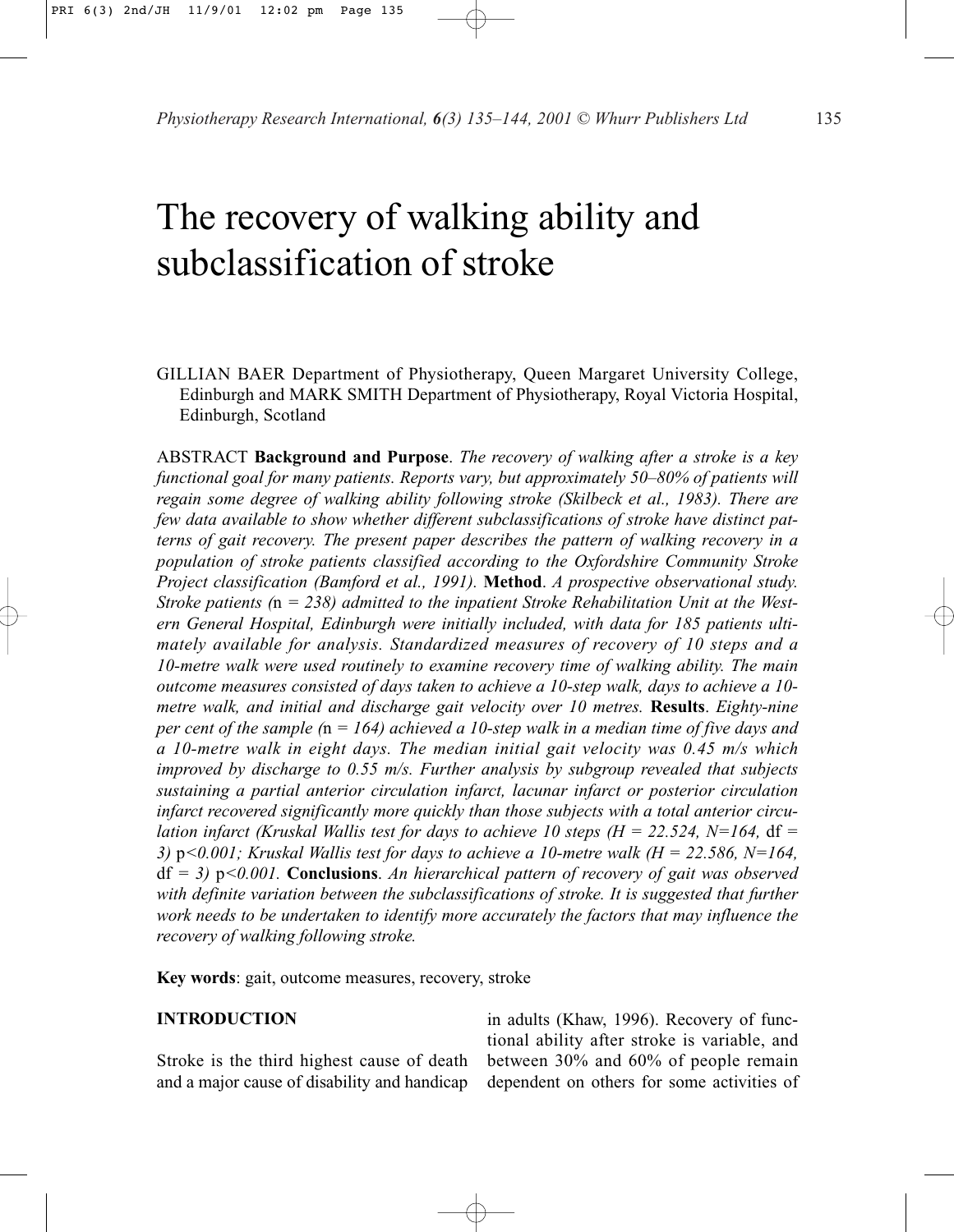daily living (Duncan et al., 1992). Key functional tasks, such as regaining the ability to walk, have been identified by patients as being of great significance (Bohannon, 1989; Bohannon et al., 1991). Approximately 50–80% of patients will regain some degree of walking ability after a stroke (Skilbeck et al., 1983), yet Hesse et al. (1994) argue that little is known about the exact nature of gait outcome following stroke. The present study therefore aimed to examine the recovery of walking function in patients with different stroke classifications.

Many studies which have investigated physical recovery after stroke do not differentiate between varying types and severity of lesion. Bamford et al. (1991) identified specific subtypes of cerebral infarction in the Oxfordshire Community Stroke Project (OCSP) and reported gross outcome. In the original paper, 543 patients were classified according to clinical presentations into standardized categories. These were described as follows:

- Total anterior circulation infarcts (TACI): 92 (17%).
- Partial anterior circulation infarcts (PACI): 185 (34%).
- Posterior circulation infarcts (POCI): 129 (24%).
- Lacunar infarcts (LACI): 137 (25%).

The outcomes of patients reported in this paper were limited to dead, dependent (Rankin score 3–5) or independent (Rankin score 0–2) at 30 days, six months and one year following stroke. Patients suffering TACI had a negligible chance of good functional outcome (4% independent at one year) and a high mortality related to the stroke, with 39% dying within 30 days and 60% dead at one year following the stroke. Patients with PACI were more likely to suffer a recurrent stroke and those with

LACI were less likely to die as a result of the stroke, but could be left with profound lasting handicap despite the relatively small size of the infarct.

A number of studies have examined physical recovery following stroke in more depth. Partridge et al. (1993) in a prospective study of 348 stroke patients, found that at six weeks after stroke 65% of patients could take two steps forward and 56% achieved 'independent walking inside' (although it is not reported what distance was covered and how fast the patients could walk). Wade et al. (1985) reported that 10 days after stroke 42% of patients were independent in walking and by three months this had increased to 71%. However, the sample was relatively small, relating to 45 'core subjects' out of an initial 99. Mobility was not tested directly but information was gathered from carers and nursing staff.

Normal gait velocity is variable, but is often estimated to be approximately 1–1.2 m/s. Gait speed in the elderly is generally slower, with mean velocities reported at around 0.7 m/s for older women aged 64–84 years (Finley et al., 1969). However, some studies have reported faster mean gait velocities in the elderly, for example 1.31 m/s for older women (mean age 64.3 years) and up to 1.41 m/s for older men (mean age 64.4 years) (Bohannon et al., 1996). Although reported as comfortable velocity, this could be argued to represent a moderate to fast speed of walking.

There is a functional significance to achievement of a certain walking velocity. Stroke subjects achieving a gait velocity of less than 0.25 m/s at time of discharge from hospital are reported to be more at risk of recurrent falls (Forster and Young, 1995). It has also been identified that hemiplegic subjects with gait velocities of less than 0.15 m/s are likely to end up in institutional care (Friedman, 1991). However, those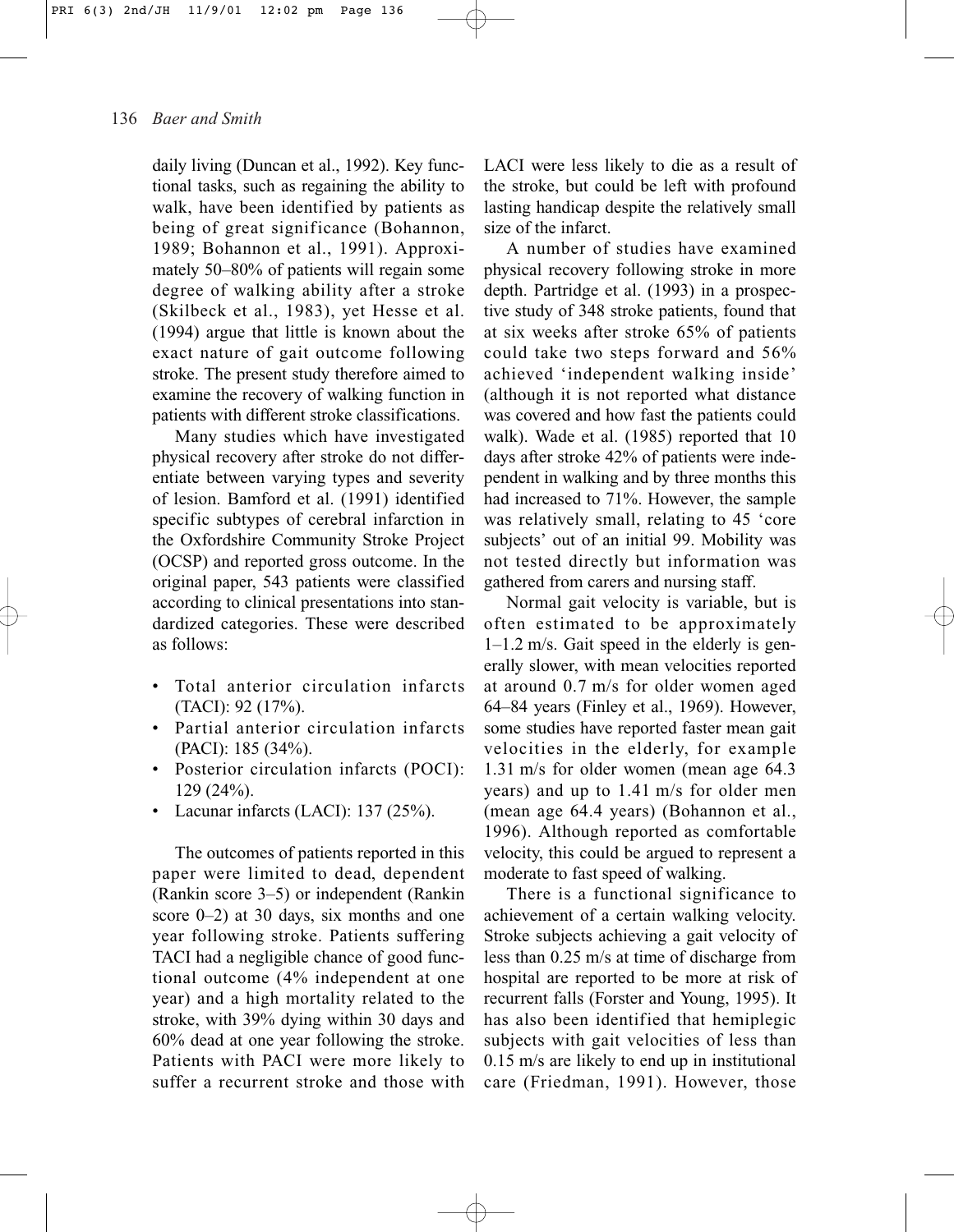stroke patients achieving a slightly faster walking speed, may still have problems in successful achievement of functional tasks, for example, crossing the road safely requires a velocity of approximately 1 m/s (Nelson et al., 1991).

Gait velocity following stroke has also been reported as a key indicator of functional status and clinical improvement (Roth et al., 1997). This argument should be viewed with caution as there is no strong evidence of a relationship between gait velocity and functional independence, for example independence in activities of daily living — particularly those activities requiring upper limb involvement such as dressing and eating. There is evidence, however, that gait velocity does correlate with walking independence and distance — which may be of importance with regard to the recovery of functional mobility (Bohannon, 1989).

Data for stroke subjects who achieve independent gait are variable with reports ranging from 0.23 m/s at six weeks poststroke to 0.78 m/s at over three years poststroke (see Table 1). This represents a reduction of approximately 25–75% of normal walking speed. However, these studies have not identified different subclassifications of stroke and the effects this may have on the heterogeneity of the group data.

The distance over which walking ability has been measured varies considerably, with reports of between two metres and 30 metres in the literature (Friedman, 1991; Roth et al., 1997; Witte and Carlsson, 1997). Although variable distances allow a number of gait parameters to be calculated, the use of a standardized 10-metre test is gaining popularity as it has been shown to be simple to use, valid and reliable, easy to communicate and potentially easy to standardize (Wade, 1992). Within a domestic setting, the ability to walk 10 metres may indicate functional independence around the home, although this may not be extrapolated to independence in the community (for example, ability to walk to the shops).

Although a number of studies have identified the time to recover walking ability

| TABLE 1: Gait velocity measurements reported in 10 recent studies of hemiplegic subjects |                       |                        |                                    |                                     |  |
|------------------------------------------------------------------------------------------|-----------------------|------------------------|------------------------------------|-------------------------------------|--|
| <i>Authors</i>                                                                           | Number of<br>subjects | Mean age<br>(vears)    | Mean time<br>since stroke          | Mean gait velocity<br>in $m/s$ (SD) |  |
| Burdett et al. (1988)                                                                    | 19                    | 61.9                   | 3.8 months                         | 0.23(0.11)                          |  |
| Richards et al. (1993)                                                                   | 27                    | Not reported           | 6 weeks                            | $0.23 - 0.31*$                      |  |
| Brandstater et al. (1983)                                                                | 23                    | $60 - 68$ <sup>†</sup> | $2.5 - 4.7$ months                 | 0.31(0.21)                          |  |
| Bohannon (1987)                                                                          | 37                    | Not reported           | 2 months                           | 0.38(0.26)                          |  |
| Roth et al. (1997)                                                                       | 25                    | 56.2                   | At least 1 month<br>post-stroke    | 0.43(0.31)                          |  |
| Olney et al. (1994)                                                                      | 32                    | 61                     | 11 months                          | 0.45(0.2)                           |  |
| van Herk et al. (1998)                                                                   | 43                    | 66                     | 3.3 years                          | 0.58                                |  |
| von Schroeder et al. (1995)                                                              | 49                    | 64.2                   | 3.6 years                          | 0.73(0.38)                          |  |
| Nadeau et al. (1999)                                                                     | 16                    | 47.9                   | 43.9 months                        | 0.76(0.27)                          |  |
| Witte and Carlsson (1997)                                                                | 18                    | 54                     | At least 5.6 months<br>post-stroke | 0.78(0.24)                          |  |
|                                                                                          |                       |                        |                                    |                                     |  |

\*Range of velocity reported.

† Variable mean: sample subdivided into different stages of motor recovery.

 $SD =$  standard deviation.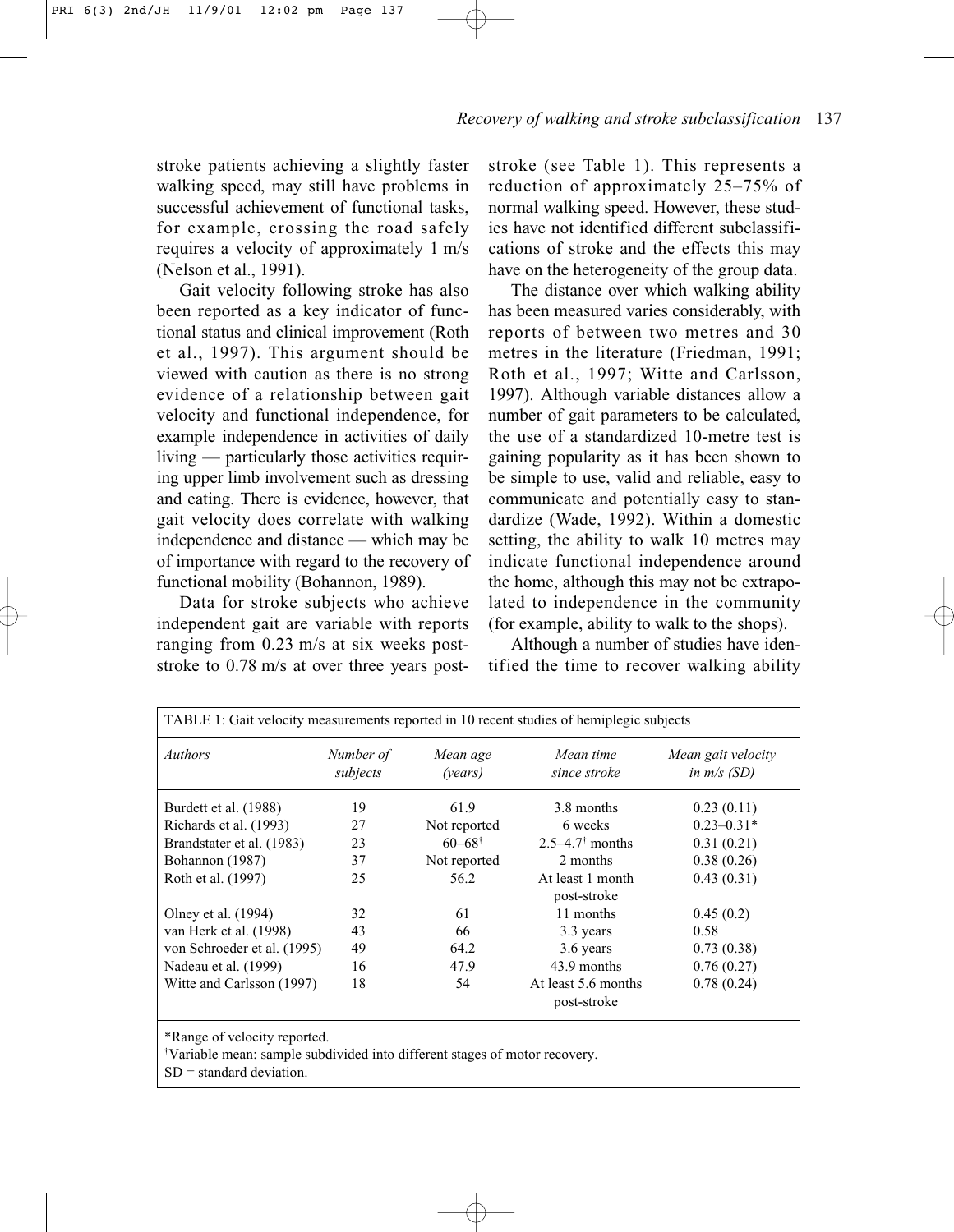post-stroke and the resultant walking speed achieved, no study was found to date that investigated the recovery of gait and gait velocity in relation to subclassification of strokes. This prospective study therefore aimed to examine whether different subclassifications of stroke had discrete patterns of achievement of walking and whether the gait velocity achieved differed depending on subclassification.

# **METHOD**

## **Subjects**

Two hundred and thirty-eight consecutive stroke patients admitted to the Western General Hospital, Edinburgh and assessed by the multidisciplinary stroke team between April 1995 and April 1997 were included in the present prospective descriptive study. All patients were identified according to the Oxford Community Stroke Project (OCSP) classification by the medical team (Bamford et al., 1991). Classification was confirmed by routine computerized tomography (CT) scanning to differentiate between infarct and haemorrhage. All patients underwent rehabilitation within a multidisciplinary team setting.

#### **Procedure**

Data relating to simple physical milestones of recovery were noted daily by the stroke team physiotherapists as part of normal clinical practice; this included recording the number of days (post-stroke) taken to walk 10 steps independently and the number of days to walk 10 metres independently (Smith and Baer, 1999). In addition, on first achievement of an independent 10-metre walk, an initial time was recorded, and this was repeated at discharge from physiotherapy. Data relating to subject characteristics

of age, gender and stroke type were collected, as was length of hospital stay.

The standardized method of measuring 10 metres was as follows. Subjects commenced a single 10-metre walking test from a stationary standing start at the beginning of the walkway marked on the floor of the rehabilitation gym, and were instructed to walk at a comfortable speed to a point distant to the end of the marked 10-metre distance. Timing of the 10-metre walk was undertaken with a hand-held stopwatch and commenced at the beginning of the first step and ended as the subject crossed the line indicating 10 metres. For safety reasons, the assessor walked beside the subject on the affected side, but no manual assistance was allowed. Use of a walking aid was permitted if this was appropriate for the subject.

Data were analysed by use of the *Excel 5.0* and *SPSS 7.5* software packages. Time in days to achieve the walking milestones of 10 steps and 10 metres was recorded, as was time (in seconds) to complete a 10-metre walk. As some data for some subgroups were found to be positively skewed, median and mean values are presented to allow comparisons to be made.

# **RESULTS**

#### **Subject characteristics**

Two hundred and thirty-eight patient records were available. Of these 238 subjects, 23 were classified as sustaining a primary intracerebral haemorrhage, a further 30 subjects died before walking milestones were achieved and therefore 185 records were available for analysis. Ninety-two subjects (49.7%) were male and 93 (50.3%) female with a mean age of 71.8 years (standard deviation (SD) 11.2 years). Subject characteristics by stroke classification are given in Table 2.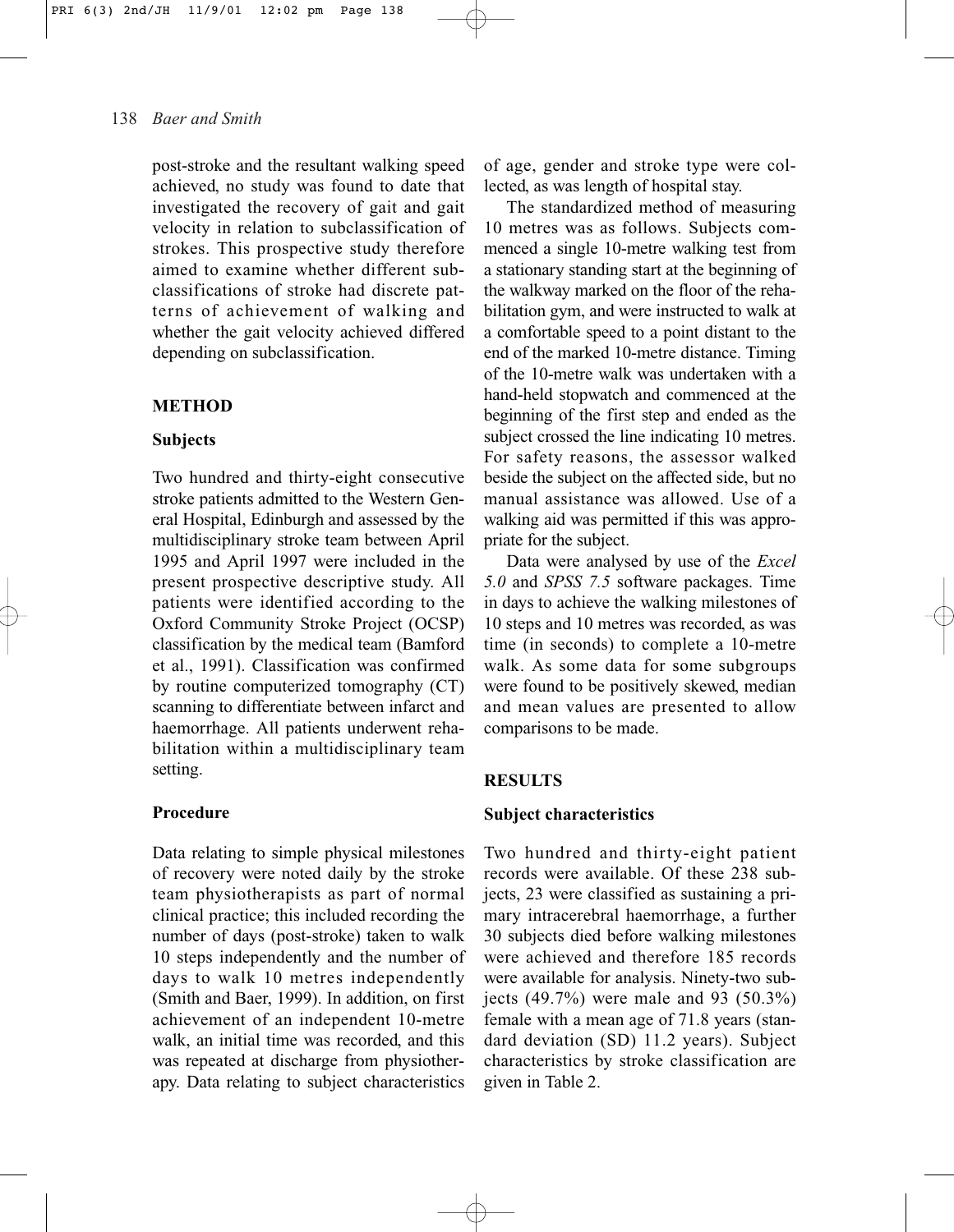| TABLE 2: Subject characteristics of stroke patients by OCSP classification                                                                                                                |               |                        |                              |  |  |
|-------------------------------------------------------------------------------------------------------------------------------------------------------------------------------------------|---------------|------------------------|------------------------------|--|--|
| Stroke classification                                                                                                                                                                     | Number $(\%)$ | Mean (SD) age in years | Ratio male : female subjects |  |  |
| <b>PACI</b>                                                                                                                                                                               | 74 (39.8)     | 73.6(12.1)             | 41:33                        |  |  |
| <b>LACI</b>                                                                                                                                                                               | 48 (26)       | 70.0(11.2)             | 24:24                        |  |  |
| <b>POCI</b>                                                                                                                                                                               | 36(19.5)      | 70.5(10.7)             | 17:19                        |  |  |
| <b>TACI</b>                                                                                                                                                                               | 27(14.6)      | 71.7(9.4)              | 10:17                        |  |  |
| $SD$ = standard deviation; $PACI$ = partial anterior circulation infarct; LACI = lacunar infarct; POCI = posterior<br>$circulation$ infarct; $TACI = total$ anterior circulation infarct. |               |                        |                              |  |  |

139 *Recovery of walking and stroke subclassification*

Of the 185 subjects, it may be seen that just under 90% (164) achieved 10 independent steps and an independent 10-metre walk. On further analysis, those classified as LACI, PACI and POCI achieved independent walking most rapidly (see Table 3). By use of a Kruskal Wallis test on the data for days taken to achieve 10 steps  $(H =$ 22.524, N=164,  $df = 3$ ) the results were found to be significant at *p*<0.001 (Siegel and Castellan, 1988). Follow-up analysis between each of the subgroups using the procedure described by Siegel and Castellan (1988), found a significant difference only between the patients classified as TACI and all the other subclassifications. A Kruskal Wallis test on the data for days taken to achieve a 10-metre walk ( $H = 22.586$ ,  $N=164$ ,  $df = 3$ ) found the results to be significant at *p*<0.001. Follow-up analysis between each of the subgroups again found a significant difference only between the patients classified as TACI and all the other subclassifications (Siegel and Castellan, 1988).

It was interesting to note that the median initial time for all subjects to achieve a 10 metre walk was 22 seconds (gait velocity 0.45 m/s) with a final time on discharge of 18 seconds (0.55 m/s). Full walking speed data were unavailable for five subjects (three PACI, two LACI), although this was found not to affect the results significantly and the median improvement in discharge walking time was no more than four seconds for any subclassification. Figure 1



FIGURE 1: Initial and discharge gait velocities over a 10-metre walk; ini = initial, dc = discharge.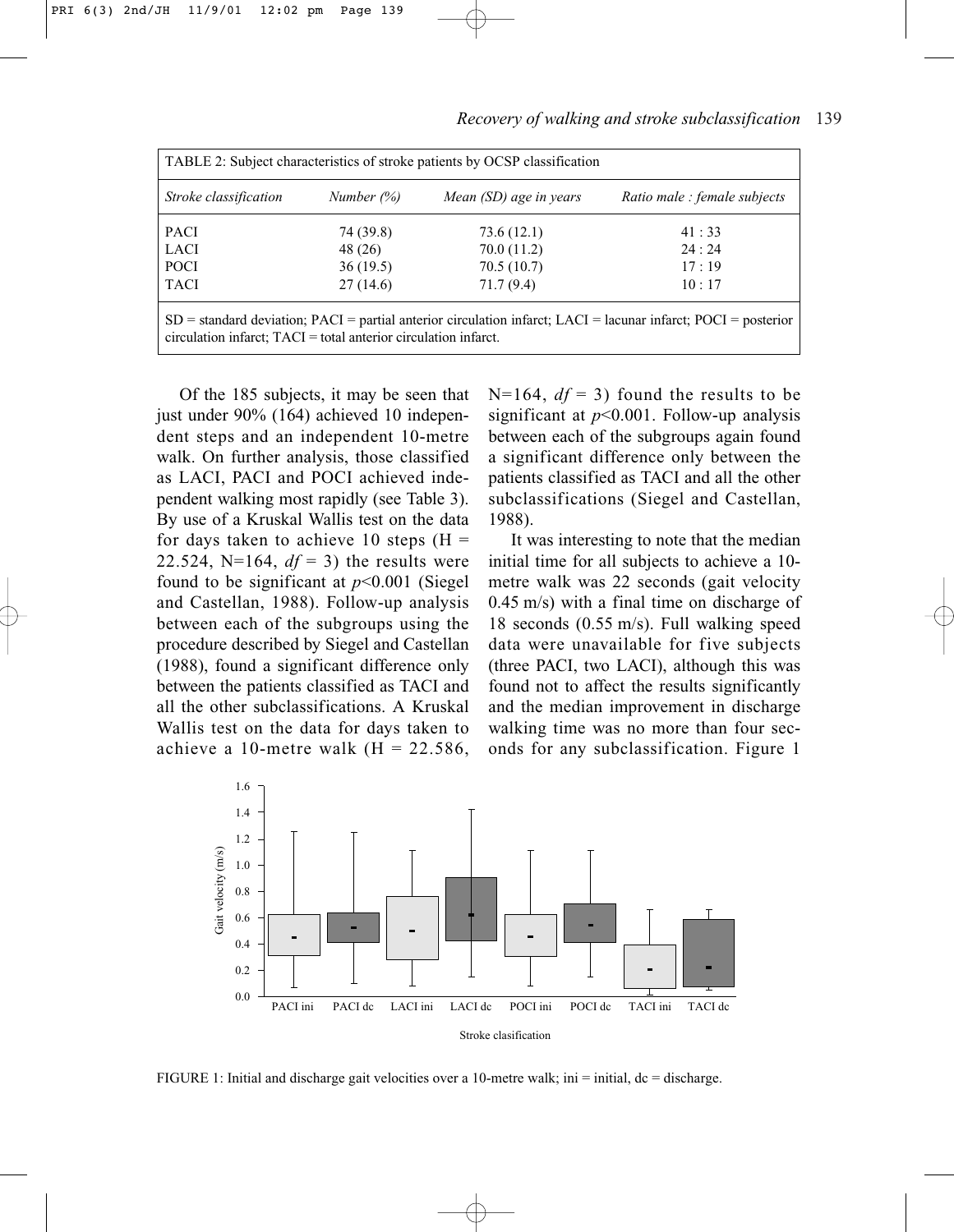|                                                                                 |                                             | TABLE 3: Percentage of subjects achieving independent walking (in days) and the times taken for initial and final 10-m walk (in seconds)                       |                                           |                                             |                                                      |
|---------------------------------------------------------------------------------|---------------------------------------------|----------------------------------------------------------------------------------------------------------------------------------------------------------------|-------------------------------------------|---------------------------------------------|------------------------------------------------------|
|                                                                                 | 185)<br>$dll \ln m$                         | $PACI$ (n = 74)                                                                                                                                                | LACI (n = 48)                             | $POCI (n = 36)$                             | $TACI (n = 27)$                                      |
| Independent walking<br>median (IQR)<br>mean (SD)<br>10 steps<br>$n\binom{0}{0}$ | $n = 164(88.7)$<br>16.0(29.7)<br>$5(2-14)$  | $n = 71(96)$<br>$5(2-11.5)$<br>12(18.7)                                                                                                                        | $n = 48(100)$<br>$4(2-8.25)$<br>8.4(11.1) | $n = 35(97.2)$<br>14.7(26.0)<br>$4(2-14.5)$ | $59.5(33.5 - 127.5)$<br>$n = 10(37)$<br>84.7 (66.2)  |
| median (IQR)<br>$10-m$ walk<br>mean (SD)<br>$n\binom{0}{0}$                     | $n = 164(88.7)$<br>22.4 (37.9)<br>$8(3-25)$ | $n = 71(96)$<br>$6(3-19.5)$<br>18.8 (32)                                                                                                                       | $n = 48(100)$<br>11.4(12.6)<br>$8(3-15)$  | $n = 35(97.2)$<br>21.0(28.5)<br>$9(4 - 26)$ | $81.5(39.75 - 176.5)$<br>105.5(75.3)<br>$n = 10(37)$ |
| Initial 10-m walk<br>median (IQR)<br>Times taken<br>mean (SD)                   | $22(16 - 38.5)$<br>36.4 (50.0)              | 22 (16-32.25)<br>31.4(27.1)                                                                                                                                    | $20(13-35.5)$<br>29.3 (23.6)              | $22(16-33)$<br>29.6 (22.7)                  | 46.5 (25-152.75)<br>126.2 (155.2)                    |
| Final 10-m walk<br>median (IQR)<br>mean (SD)                                    | 18 (14-26)<br>24.9 (24.5)                   | $19(15.75 - 24.5)$<br>22.6 (14.8)                                                                                                                              | $16(11-23.5)$<br>21 (13.9)                | $18(14 - 24)$<br>21.5 (11.4)                | 44.5 (16.75-130.25)<br>71.4 (70.1)                   |
| $TACI = total$ anterior circulation infarct                                     |                                             | IQR = Interquartile range; SD = standard deviation; PACI = partial anterior circulation infarct; LACI = lacunar infarct; POCI = posterior circulation infarct; |                                           |                                             |                                                      |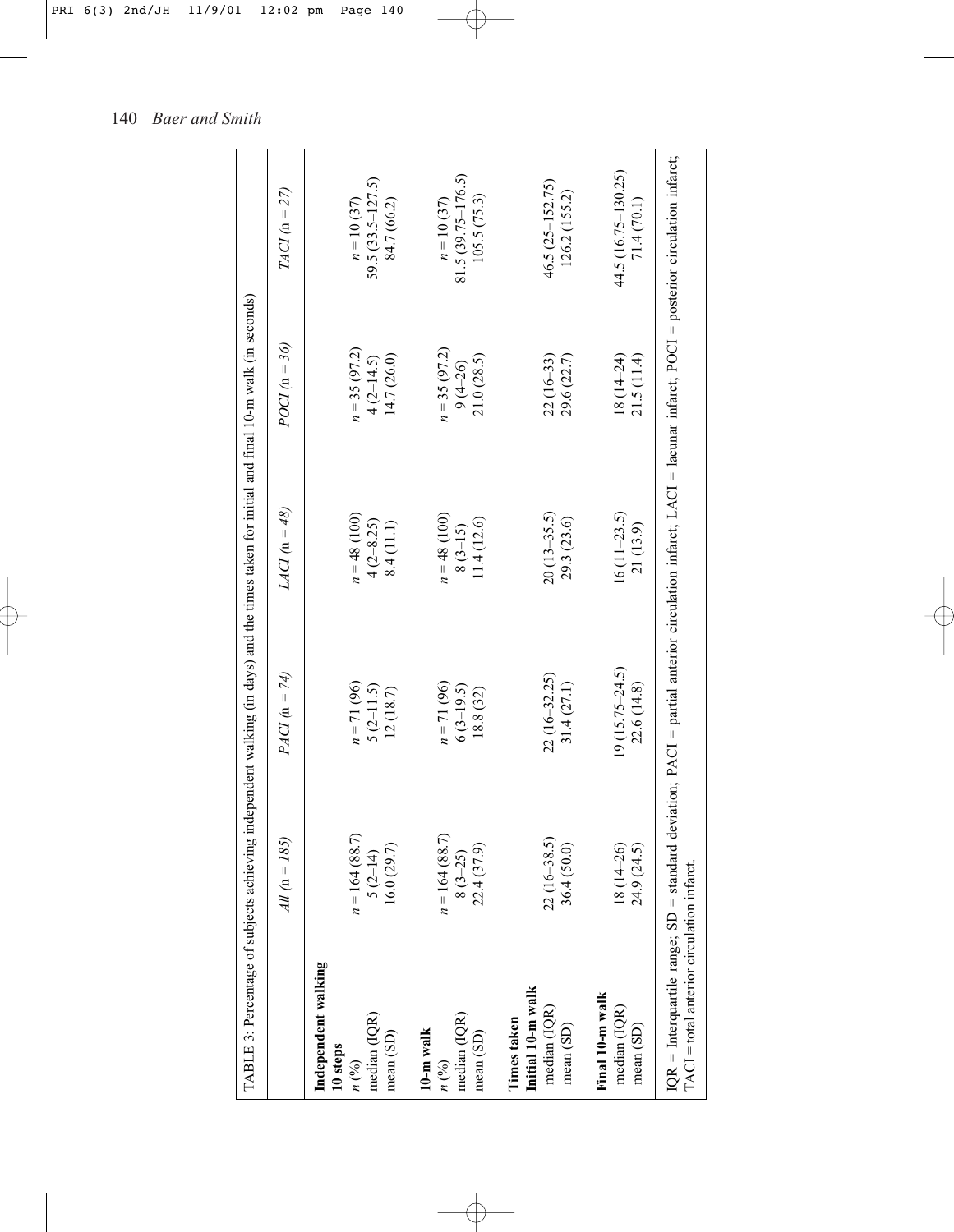141 *Recovery of walking and stroke subclassification*

illustrates the initial and discharge gait velocities of each subgroup. By use of a Kruskal Wallis test on the data for walking speed on initial achievement of the 10 metre walk (H = 7.135, N = 159, *df* = 3) no significant difference was found between the groups (*p*>0.05). However, a Kruskal Wallis test performed on the data for 10 metre walking speed on discharge  $(H =$ 8.991, N=159,  $df = 3$ ) found a significant difference between the groups at  $p<0.05$ . Follow-up analysis between subjects in each subgroup found a significant difference only between the patients classified as TACI and all the other subclassifications (Siegel and Castellan, 1988).

Data were also collected for the number of subjects using a walking aid (see Table 4).

# **DISCUSSION**

The population studied here is relatively large in comparison to much of the published literature relating to hemiplegic gait recovery. Although the sample population was limited to one clinical site, the subject characteristics appear to reflect a fairly typical hospital-based stroke population (Wade et al., 1987) and therefore allows some conclusions to be inferred from the data with regard to the recovery of walking ability and stroke subclassification.

In comparison to a previous study on a similar population (Smith and Baer, 1999), the outcomes of this cohort were slightly better. Overall, just under 90% of this surviving stroke population achieved independence in walking 10 steps or 10 metres. This is similar to the achievement rates in populations previously described (Wade et al., 1985; Smith and Baer, 1999). A limitation of the present study is that walking was solely tested indoors on a smooth surface, and the achievement rate may alter if testing had included outdoor mobility and the ability to negotiate different surfaces. Furthermore, the data may be slightly skewed as this was a specific inpatient population from one site, haemorrhagic strokes had been excluded and patients that had died were excluded from statistical analysis.

The median time taken to achieve 10 steps independently across the whole sample was five days, with 75% of the sample achieving this goal in 14 days. The subgroup classified as TACI demonstrated a much poorer outcome. Only 10 subjects (37%) achieved this goal, and those that did manage 10 steps took a median time of nearly two months to do so.

A similar pattern was evident for achievement of an independent 10-metre walk. Overall, nearly 89% of the sample achieved this mobility milestone in a

| TABLE 4: Percentage of subjects who required a walking aid                                                   |                                                  |                                    |                    |              |  |  |
|--------------------------------------------------------------------------------------------------------------|--------------------------------------------------|------------------------------------|--------------------|--------------|--|--|
| Stroke classification                                                                                        | Number $(\%)$ achieving<br>independent 10-m walk | Number $(\%)$ using<br>walking aid | <i>Type of aid</i> |              |  |  |
|                                                                                                              |                                                  |                                    | Zimmer frame       | <b>Stick</b> |  |  |
| PACI $(n = 74)$                                                                                              | 71 (96)                                          | 12(16.2)                           |                    | 8            |  |  |
| LACI $(n=48)$                                                                                                | 48 (100)                                         | 7(14.6)                            |                    | 4            |  |  |
| POCI $(n = 36)$                                                                                              | 35(97.2)                                         | 6(16.7)                            |                    |              |  |  |
| TACI $(n=27)$                                                                                                | 10(37)                                           | 3(11.1)                            |                    |              |  |  |
| $PACI$ = partial anterior circulation infarct; LACI = lacunar infarct; POCI = posterior circulation infarct; |                                                  |                                    |                    |              |  |  |

TACI = total anterior circulation infarct.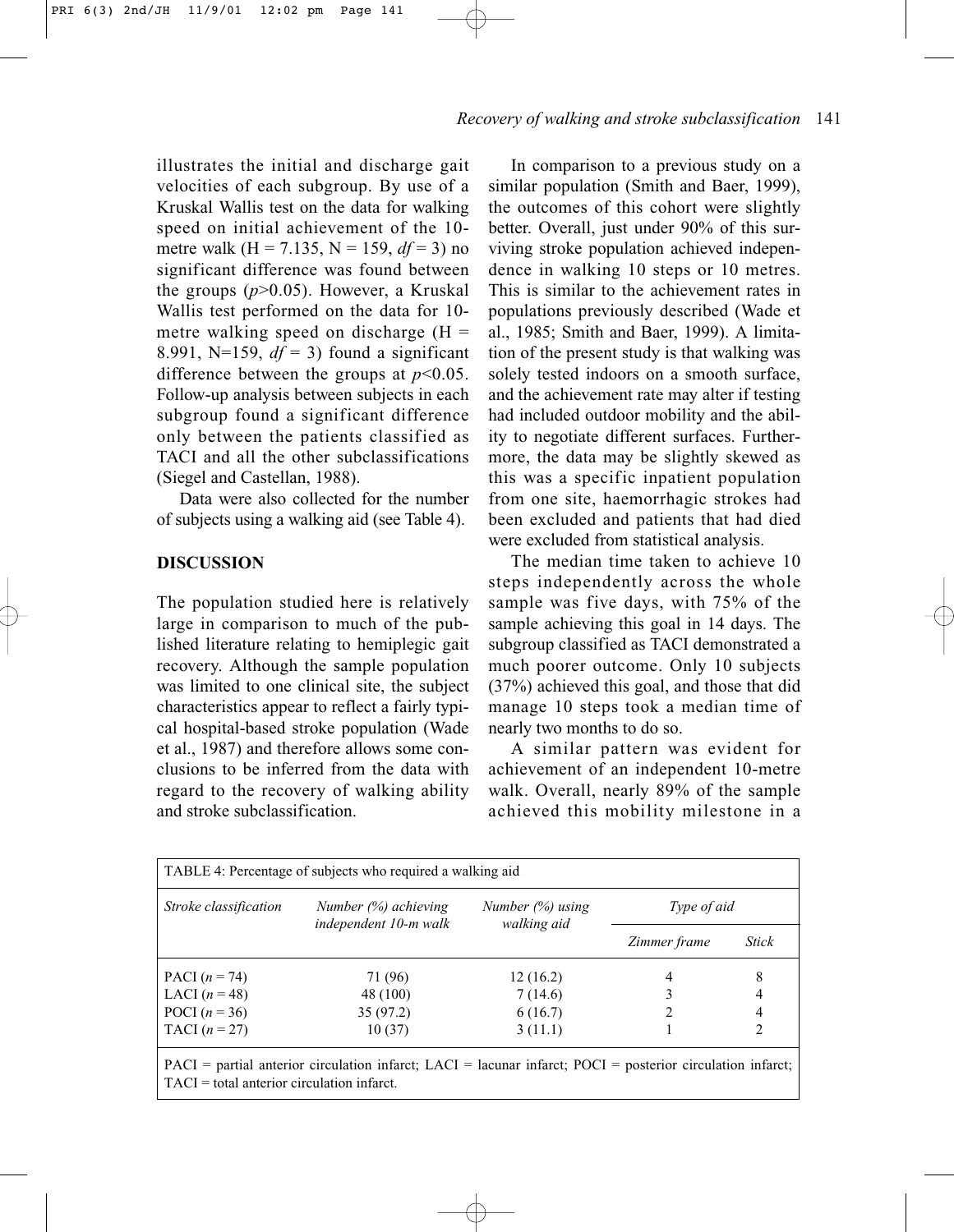median time of eight days, and 75% of the sample achieved a 10-metre walk within 25 days. The TACI group however, took much longer. Only 10 subjects (37%) achieved this milestone with a median time to achievement of just under three months. Performance was varied as can be seen from the interquartile range (IQR) 39.75–176.5. It has previously been argued that this presents a considerable clinical dilemma as it may be very difficult to predict which individuals within the TACI group are most likely to be successful in attaining independent ambulation and that co-existing visuospatial and cognitive dysfunction associated with TACI negatively affects outcome (Smith and Baer, 1999). This may, in part, explain why 17 of the TACI group did not achieve any walking recovery. These findings concur with work by Sánchez-Blanco et al. (1999), who found that patients with pure motor strokes had a probability 5.4 times higher of achieving independent walking than a patient who suffered a stroke with combined motor, sensory and visual symptoms.

The gait velocity calculated for this population overall was 0.45 m/s on initial achievement of an independent 10-metre walk. This increased by discharge to 0.55 m/s. These times are less than half of those reported for normal elderly subjects (Bohannon et al., 1996) and presumably would have a major negative impact on ability to achieve certain functional tasks safely (for example, crossing a road). It is worth noting the considerable range of walking speed achieved by the different subclassifications. The fastest median initial 10-metre gait velocity was 0.5 m/s, demonstrated by the LACI subgroup which improved to 0.63 m/s at discharge. The TACI group exhibited an initial speed of 0.22 m/s, which did not improve by discharge and therefore this subgroup appears to be at a higher risk of failing to achieve functional mobility coupled with an increased risk of falling (Friedman, 1991; Forster and Young, 1995).

From this population, it was found that approximately one-sixth of stroke patients required either a Zimmer walking frame or a stick for ambulation. This probably reflects quite a low percentage of patients requiring a walking aid, as Witte and Carlsson (1997) reported 33% of their population to use a cane when walking. Our findings may be related to the fact that the majority of subjects were inpatients for the duration of the study and were encouraged to regain indoor walking ability with the minimal use of assistive devices. It was observed that a higher proportion of TACI patients (approximately 30% of those that did walk) required a walking aid and it would be interesting to investigate further whether the use of walking aids influences walking speed. One might expect to see a marked increase in walking aid use if the subjects had recovered to the stage of achieving safe outdoor walking.

# **CONCLUSIONS**

In this study approximately 90% of surviving hemiplegic subjects achieved some level of independence in walking. Analyses revealed that those subjects subclassified as TACI had a poorer outcome than other subgroups of stroke. These findings have implications for the process of rehabilitation. We have found that the routine collection of simple outcome data has provided a basis for clinical decision-making, goal-setting and treatment planning.

It is suggested that future work should be conducted to identify what factors may be associated with successful achievement of gait after stroke and in particular whether specific factors can be identified in TACI patients that will result in a positive outcome.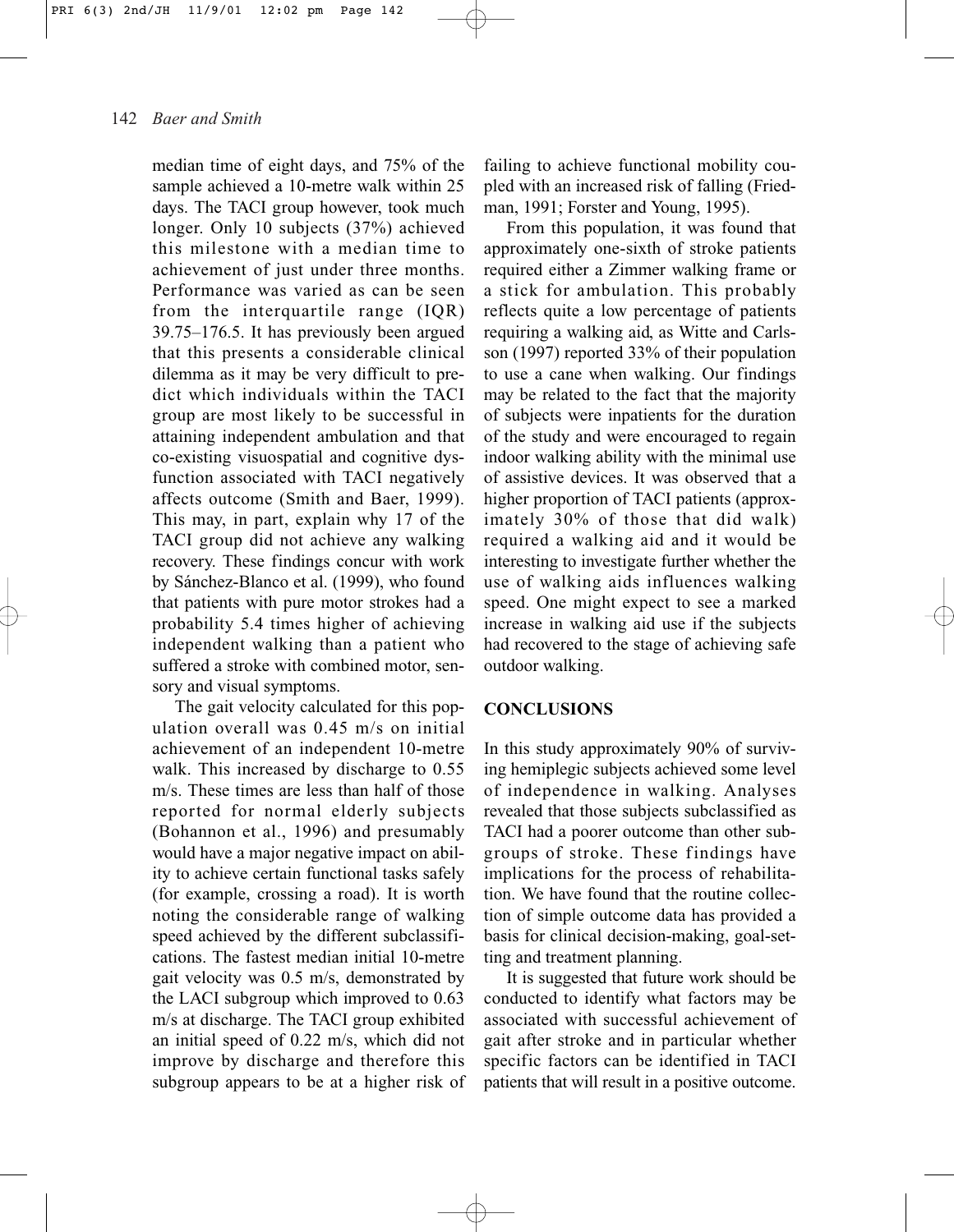# 143 *Recovery of walking and stroke subclassification*

#### **REFERENCES**

- Bamford J, Sandercock P, Dennis M, Burn J, Warlow C. Classification and natural history of clinically identifiable subtypes of cerebral infarction. Lancet 1991; 337: 1521–1526.
- Bamford J, Sandercock P, Warlow C, Gray M. Why are patients with acute stroke admitted to hospital? British Medical Journal. 1986; 292: 1369–1372.
- Bohannon, RW. Gait performance of hemiparetic stroke patients: selected variables. Archives of Physical Medicine and Rehabilitation 1987; 68: 777–781.
- Bohannon, RW. Selected determinants of ambulatory capacity in patients with hemiplegia. Clinical Rehabilitation 1989; 3: 47–53.
- Bohannon RW, Horton MG, Wikholm JB. Importance of four variables of walking to patients with stroke. International Journal of Rehabilitation Research 1991; 14: 246–250.
- Bohannon RW, Andrews AW, Thomas MW. Walking speed: reference values and correlates for older adults. Journal of Orthopaedics and Sports Physical Therapy 1996; 24: 86–90.
- Brandstater ME, Bruin H, Gowland C, Clark BM. Hemiplegic gait: analysis of temporal variables. Archives of Physical Medicine and Rehabilitation 1983; 64: 583–587.
- Burdett RG, Borello-France D, Blatchly C, Poptter C. Gait comparison of subjects with hemiplegia walking unbraced, with ankle–foot orthosis and with air–stirrup brace. Physical Therapy 1988; 68: 1197–1203.
- Duncan PW, Goldstein LB, Matchar D, Divine GW, Feussner J. Measurement of motor recovery after stroke. Outcome assessment and sample size requirements. Stroke 1992; 23: 1084–1089.
- Finley F, Cody K, Finizie R. Locomotion patterns in elderly women. Archives of Physical Medicine and Rehabilitation 1969; 50: 140–146.
- Forster A, Young J. Incidence and consequence of falls due to stroke: a systematic enquiry. British Medical Journal 1995; 311: 83–86.
- Friedman PJ. Gait recovery after hemiplegic stroke. International Disability Studies 1991; 12: 119–122.
- Hesse SA, Jahnke MT, Bertelt CM, Schreiner C, Lucke D, Mauritz KH. Gait outcome in ambulatory hemiparetic patients after a 4 week comprehensive rehabilitation program and prognostic factors. Stroke 1994; 25: 1999–2004.
- Khaw KT. Epidemiology of stroke. Journal of Neurology Neurosurgery and Psychiatry 1996; 61: 333–338.
- Nadeau S, Arsenault AB, Gravel D, Bourbonnais D. Analysis of the clinical factors determining natural and maximal gait speeds in adults with a stroke. American Journal of Physical Medicine and Rehabilitation 1999; 78: 122–130.
- Nelson P, Hughes S, Virjee S, Beresford H, Murray C, Watson E, Sandercock P. Walking speed as a measure of disability. Care of the Elderly 1991; 3: 125–126.
- Olney SJ, Griffin MP, McBride ID. Temporal, kinematic and kinetic variables related to gait speed in subjects with hemiplegia: a regression approach. Physical Therapy 1994; 74: 872–885.
- Partridge CJ, Morris LW, Edwards MS. Recovery from physical disability after stroke: profiles for different levels of starting severity. Clinical Rehabilitation 1993; 7: 210–217.
- Richards CL, Malouin F, Wood-Dauphinee S, Williams JI, Bouchard J-P, Brunet D. Task specific physical therapy for optimization of gait recovery in acute stroke patients. Archives of Physical Medicine and Rehabilitation 1993; 74: 612–620.
- Roth EJ, Merbitz C, Mroczek K, Dugan SA, Suh WW. Hemiplegic gait. Relationships between walking speed and other temporal parameters. American Journal of Physical Medicine and Rehabilitation 1997; 76: 128–133.
- Sánchez-Blanco I, Ochoa-Sangrador C, López-Munáin L, Izquierdo- Sánchez M, Fermosa-García J. Predictive model of functional independence in stroke patients admitted to a rehabilitation programme. Clinical Rehabilitation 1999; 13: 464–475.
- Siegel S, Castellan NJ. Nonparametric Statistics for the Behavioral Sciences (second edition). New York: McGraw-Hill, 1988.
- Skilbeck CE, Wade DT, Langton Hewer R, Wood V. Recovery after stroke. Journal of Neurology, Neurosurgery and Psychiatry 1983; 46: 5–8.
- Smith MT, Baer GD. The achievement of simple mobility milestones following stroke. Archives of Physical Medicine and Rehabilitation 1999; 80: 442–447.
- van Herk IEH, Arendzen JH, Risperns P. Ten-metre walk, with or without a turn? Clinical Rehabilitation 1998; 12: 30–35.
- von Schroeder HP, Coutts RD, Lyden PD, Billings E. Gait parameters following stroke: a practical assessment Journal of Rehabilitation Research and Development 1995; 32: 25–31.
- Wade DT, Wood VA, Langton Hewer R. Recovery after stroke — the first 3 months. Journal of Neurology, Neurosurgery and Psychiatry 1985; 48: 7–13.